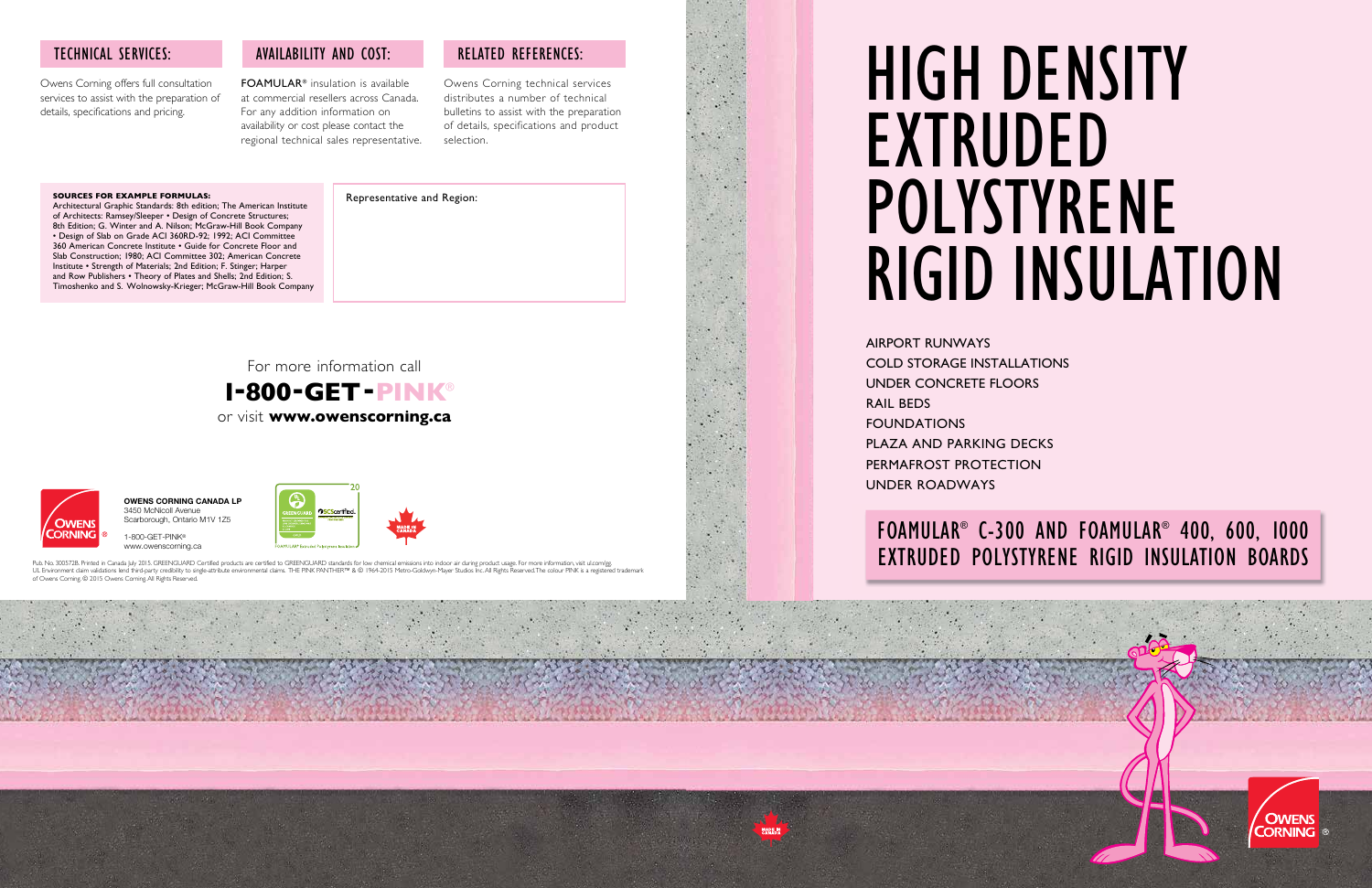## PRODUCT DESCRIPTION





**Tolerances:** Conforms to CAN/ULC-S701 Types 4. See *Typical Physical Properties Table.*

#### \*Available for only certain product thicknesses

\*\*Pre-engineered drainage channels can be used to increase moisture removal from the membrane surface

#### STANDARD SIZES AVAILABLE ACROSS CANADA:

|                        | FOAMULAR <sup>®</sup> C-300                                                                | FOAMULAR <sup>®</sup> 400                                                 | FOAMULAR <sup>®</sup> 600                          | FOAMULAR <sup>®</sup> 1000                 |
|------------------------|--------------------------------------------------------------------------------------------|---------------------------------------------------------------------------|----------------------------------------------------|--------------------------------------------|
| Standard<br>sizes      | $24" \times 96"$<br>$(610 \times 2438$ mm)                                                 | $24" \times 96"$<br>$(610 \times 2438$ mm)                                | $24" \times 96"$<br>$(610 \times 2438$ mm)         | $24" \times 96"$<br>$(610 \times 2438$ mm) |
| *MTO<br>widths         | $16" (610mm)$ ,<br>400mm, 600mm                                                            | $400$ mm                                                                  |                                                    |                                            |
| <b>Thickness</b>       | $1", 1\frac{1}{2", 2", 2\frac{1}{2", 1}}$<br>$3"$ . $4"$<br>(25, 38, 51, 64,<br>76, 102mm) | $\vert$ ", $\vert\vert\vert_{2}$ ", 2", 3", 4"<br>(25, 38, 51, 76, 102mm) | $1". 1\frac{1}{2}'. 2'. 3''$<br>(25, 38, 51, 76mm) | $1\frac{1}{2}$ , 2", 3"<br>$(38, 51)$ mm)  |
| <b>Edges</b>           | Shiplap/butt edge                                                                          | Shiplap/butt edge                                                         | Shiplap/butt edge                                  | Shiplap/butt edge                          |
| **Drainage<br>channels | Drainage channels<br>upon request                                                          | Drainage channels<br>upon request                                         | Drainage channels<br>upon request                  | Drainage channels<br>upon request          |

FOAMULAR® Extruded Polystyrene Rigid Insulation Boards are combustible. Local codes may require a protective or thermal barrier. Contact your local building inspector or consult applicable Building Code for more information. For more information contact Owens Corning (1-800-GET-PINK). Not recommended where sustained temperatures exceed 74° C (165° F).

#### LIMITATIONS:

## PRODUCT DESCRIPTION

**†** See Typical Physical Properties Table on page 3 **1** CAN/ULC-S770 Standard Test Method for Determination of Long-Term Thermal Resistance of Closed-Cell Thermal Insulating Foams.

#### RSI VALUE / 25mm

 $-1-$ 

|  | 0.87 24°C mean temp. CAN/ULC-S701-01, ASTM C518  |
|--|--------------------------------------------------|
|  | 0.95 4°C mean temp. CAN/ULC-S701-01, ASTM C518   |
|  | 0.99 - 4°C mean temp. CAN/ULC-S701-01, ASTM C518 |

| <b>Thermal Resistance,</b> |  |  |  |                                     |  |
|----------------------------|--|--|--|-------------------------------------|--|
|                            |  |  |  | Minimum RSI ASTM C-518-91, C-177-85 |  |

#### FOAMULAR® Extruded Polystyrene Rigid Insulations'

unique closed cell structure and continuous skin surface yield outstanding moisture resistance properties. A high R-value retained even after prolonged exposure in high moisture environments. Our patented process technology helps to ensure that FOAMULAR® insulation products will not corrode or decay over time. FOAMULAR® C-300 and FOAMULAR® 400, 600, 1000 are Type 4 closed-cell thermal insulating foams (CAN/ULC-S701 supercedes CAN/CGSB512.0-M87).

#### **Sizes and Thermal Properties:** FOAMULAR®

insulation is available in a variety of thicknesses and standard sizes. Compressive strengths**†** from 30 psi to 100 psi (210 kPa to 690 kPa) to meet the requirements of nearly every application.

**Thermal Resistance:** The long term design thermal resistance of FOAMULAR® insulation is 5.0 ft<sup>2</sup> hrºF/BTU for I inch thickness or RSI 0.88 (m<sup>2</sup> °C/W) for 25mm thickness according to CAN/ULC-S770.**<sup>1</sup>**

#### Engineering applications requiring:

- High compressive strength
- Long-term thermal performance
- Hydrophobic insulation, closed cell structure
- No food value for rodents
- Ability to retain critical structural properties in severe freeze thaw environments
- Excellent resistance to water
- Handles and installs easily

#### BASIC USE:

#### COMPOSITION AND MATERIALS:

A series of high strength extruded polystyrene rigid insulation boards used for civil engineering and other commercial applications. Available in a range of compressive strengths to suit different construction needs. For use in cold storage installations; under concrete floors; foundations; plaza and parking decks; under roadways; rail beds; permafrost protection; airport runways; transmission line tower foundations; underground utility lines; walkways; fountain foundations; light weight fill and suited for diverse high load-bearing applications.

For use in Industrial, Commercial and Institutional (ICI) applications. In permafrost regions the insulation is used to maintain the sub-grade in a frozen state during the summer period.

For use in both interior and exterior applications.

|       |                 | <b>Thermal Resistance,</b><br>Minimum R-value ASTM C-518-91, C-177-85 |
|-------|-----------------|-----------------------------------------------------------------------|
|       | R-VALUE/inch    |                                                                       |
| $5 -$ | 75°F mean temp. | CAN/ULC-S701-01, ASTM C518                                            |
| 5.4   | 40°F mean temp. | CAN/ULC-S701-01, ASTM C518                                            |
| 5.6   | 25°F mean temp. | CAN/ULC-S701-01, ASTM C518                                            |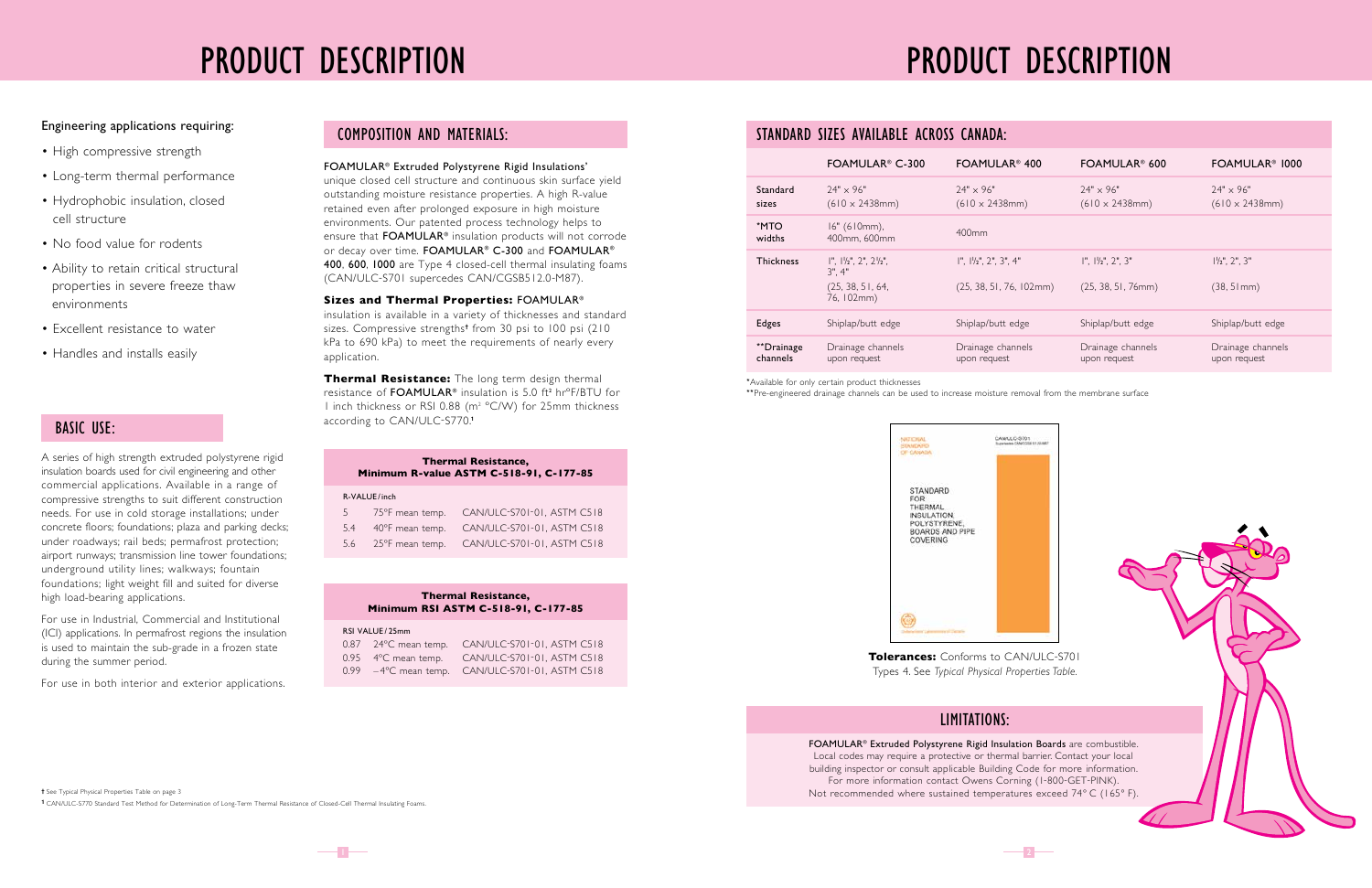## TECHNICAL DATA

| $\overline{\mathbf{I}}$ |  |  |
|-------------------------|--|--|
|                         |  |  |
|                         |  |  |
|                         |  |  |
|                         |  |  |

#### FOAMULAR® Extruded Polystyrene Rigid Insulation Board

has been tested for its ability to retain critical structural properties in a severe freeze/thaw environment. It has been demonstrated that it retains its load carrying ability (min. compressive resistance) after 1,000 freeze/thaw cycles carried out in accordance with ASTM C-666, procedure A (see chart below). Procedure A involves alternating freeze/thaw

cycles with the test specimen totally submerged in water and exposed to freezing temperatures around the entire specimen.

Freezing conditions are a factor in all parts of Canada. Freeze/ thaw cycles testing helps to determine which insulations have the correct physical characteristics to withstand the severe site conditions of Canada.

#### THERMAL RESISTANCE RATIO (TRR%):\*

#### RESISTANCE TO FREEZE THAW CYCLING:

### RECOMMENDED STRESS LIMITS, kPa (psi):

|                  | FOAMULAR <sup>®</sup> C-300 | FOAMULAR <sup>®</sup> 400 | FOAMULAR <sup>®</sup> 600 | FOAMULAR <sup>®</sup> 1000 |
|------------------|-----------------------------|---------------------------|---------------------------|----------------------------|
| Min. compressive | 210.0                       | 275.0                     | 415.0                     | 690.0                      |
| strength         | (30.0)                      | (40.0)                    | (60.0)                    | (100.0)                    |
| Live load,       | 42.0                        | 55.0                      | 83.0                      | 138.0                      |
| $<$ 20% OF MIN.  | (6.0)                       | (8.0)                     | (12.0)                    | (20.0)                     |
| Dead load,       | 70.0                        | 90.0                      | 137.0                     | 228.0                      |
| $<$ 33% OF MIN.  | (10.0)                      | (13.0)                    | (20.0)                    | (33.0)                     |

Required properties for FOAMULAR® Extruded Polystyrene Rigid Insulation Boards are described in National Standard of Canada CAN/ULC-S701.

FOAMULAR® Extruded Polystyrene Rigid Insulation Boards are suitable for all types of high strength construction applications. The boards are lightweight, durable and impact resistant which helps to reduce job site damage. Foam insulation can be scored and fabricated easily with common hand tools.

#### APPLICABLE STANDARDS:

(1) Thermal resistance for 1 inch (25mm) thickness (2) At 10% deformation or yield (3) At 5% deformation or yield (4) Value for 2" (50 mm) thickness

#### TYPICAL PHYSICAL PROPERTIES:

| <b>PROPERTIES</b>                                                                          | <b>ASTM</b><br>Method    | <b>FOAMULAR®</b><br>$C-300$                    | <b>FOAMULAR®</b><br>400                        | <b>FOAMULAR®</b><br>600                        | <b>FOAMULAR®</b><br>1000                       |
|--------------------------------------------------------------------------------------------|--------------------------|------------------------------------------------|------------------------------------------------|------------------------------------------------|------------------------------------------------|
| THERMAL RESISTANCE(1)<br>ft <sup>2</sup> hr °F/BTU<br>$(m^2 °C/W)$                         | C518<br>CI77             | 5.0<br>(0.88)                                  | 5.0<br>(0.88)                                  | 5.0<br>(0.88)                                  | 5.0<br>(0.88)                                  |
| COMPRESSIVE STRENGTH, min.<br>psi<br>(kPa)                                                 | DI621                    | $30^{(2)}$<br>(210)                            | $40^{(3)}$<br>(275)                            | $60^{(3)}$<br>(415)                            | $100^{(3)}$<br>(690)                           |
| <b>COMPRESSIVE MODULUS</b><br>psi<br>(kPa)                                                 | DI621                    | 1350<br>(9308)                                 | 2000<br>(13789)                                | 2700<br>(18616)                                | 3700(4)<br>25510(4)                            |
| WATER ABSORPTION, max. (% by volume)                                                       | D2842                    | 0.70                                           | 0.60                                           | 0.55                                           | 0.50                                           |
| WATER VAPOUR PERMEANCE, typical<br>perms<br>(ng/Pa.s.m <sup>2</sup> )                      | E96                      | 0.87<br>(50)                                   | 0.87<br>(50)                                   | 0.87<br>(50)                                   | 0.87<br>(50)                                   |
| <b>WATER CAPILLARITY</b>                                                                   | $\qquad \qquad -$        | None                                           | None                                           | None                                           | None                                           |
| <b>WATER AFFINITY</b>                                                                      |                          | Hydrophobic                                    | Hydrophobic                                    | Hydrophobic                                    | Hydrophobic                                    |
| FLEXURAL STRENGTH, typical<br>psi<br>(kPa)                                                 | C203                     | 75<br>(517)                                    | 115<br>(793)                                   | 40<br>(965)                                    | 150<br>(1034)                                  |
| LINEAR COEFFICIENT OF THERMAL EXPANSION<br>$in/in/{}^{\circ}F$<br>$(mm/mm$ <sup>o</sup> C) | E228                     | $3.5 \times 10^{-5}$<br>$(6.3 \times 10^{-5})$ | $3.5 \times 10^{-5}$<br>$(6.3 \times 10^{-5})$ | $3.5 \times 10^{-5}$<br>$(6.3 \times 10^{-5})$ | $3.5 \times 10^{-5}$<br>$(6.3 \times 10^{-5})$ |
| DIMENSIONAL STABILITY, max.<br>(% linear change)                                           | D2126                    | 1.5                                            | 1.5                                            | 1.5                                            | 1.5                                            |
| <b>MAXIMUM OPERATING TEMPERATURE</b><br>$\circ$ F<br>$(^{\circ}C)$                         | $\overline{\phantom{0}}$ | 165<br>(74)                                    | 165<br>(74)                                    | 165<br>(74)                                    | 165<br>(74)                                    |
| LIMITING OXYGEN INDEX, min.                                                                | min. D2863               | 24                                             | 24                                             | 24                                             | 24                                             |
| Thermal Resistance: ft <sup>2</sup> hr °F/BTU; (m <sup>2</sup> °C/W)                       |                          |                                                |                                                |                                                |                                                |
| @75 °F (24 °C)                                                                             |                          | 5.0(0.88)                                      | 5.0(0.88)                                      | 5.0(0.88)                                      | 5.0(0.88)                                      |
| @40 °F (4.4 °C)                                                                            |                          | 5.4(0.95)                                      | 5.4(0.95)                                      | 5.4(0.95)                                      | 5.4(0.95)                                      |
| @25 °F (-4 °C)                                                                             |                          | 5.6(0.99)                                      | 5.6(0.99)                                      | 5.6(0.99)                                      | 5.6(0.99)                                      |
|                                                                                            |                          |                                                |                                                |                                                |                                                |

 $\overline{\phantom{0}}$  3

## TECHNICAL DATA

Where compressive loads are applied to the insulation layer, such as under a concrete slab:

- V Stress limits provide a factor of safety and a means to limit long term compressive creep in the insulation layer
- $\blacktriangleright$  The allowable stress limits are defined based on a percentage of minimum insulation compressive resistance



#### ALLOWABLE STRESS ON FOAMULAR® INSULATION:

| RETENTION OF COMPRESSIVE STRENGTH AFTER FREEZER/THAW CYCLING: |                           |
|---------------------------------------------------------------|---------------------------|
|                                                               | FOAMULAR <sup>®</sup> 400 |
| Retention of compressive strengths (%)                        | 100                       |
| Minimum specification                                         | 40                        |
| Initial actual                                                | 52                        |
| After 1000 freeze/Thaw cycles                                 | 52                        |

#### WATER ABSORPTION IN FREEZE/THAW CYCLING TEST:\*





\*Page 19 Foamular® Extruded Polystyrene PUB No-5-BL-17956-I, printed in U.S.A.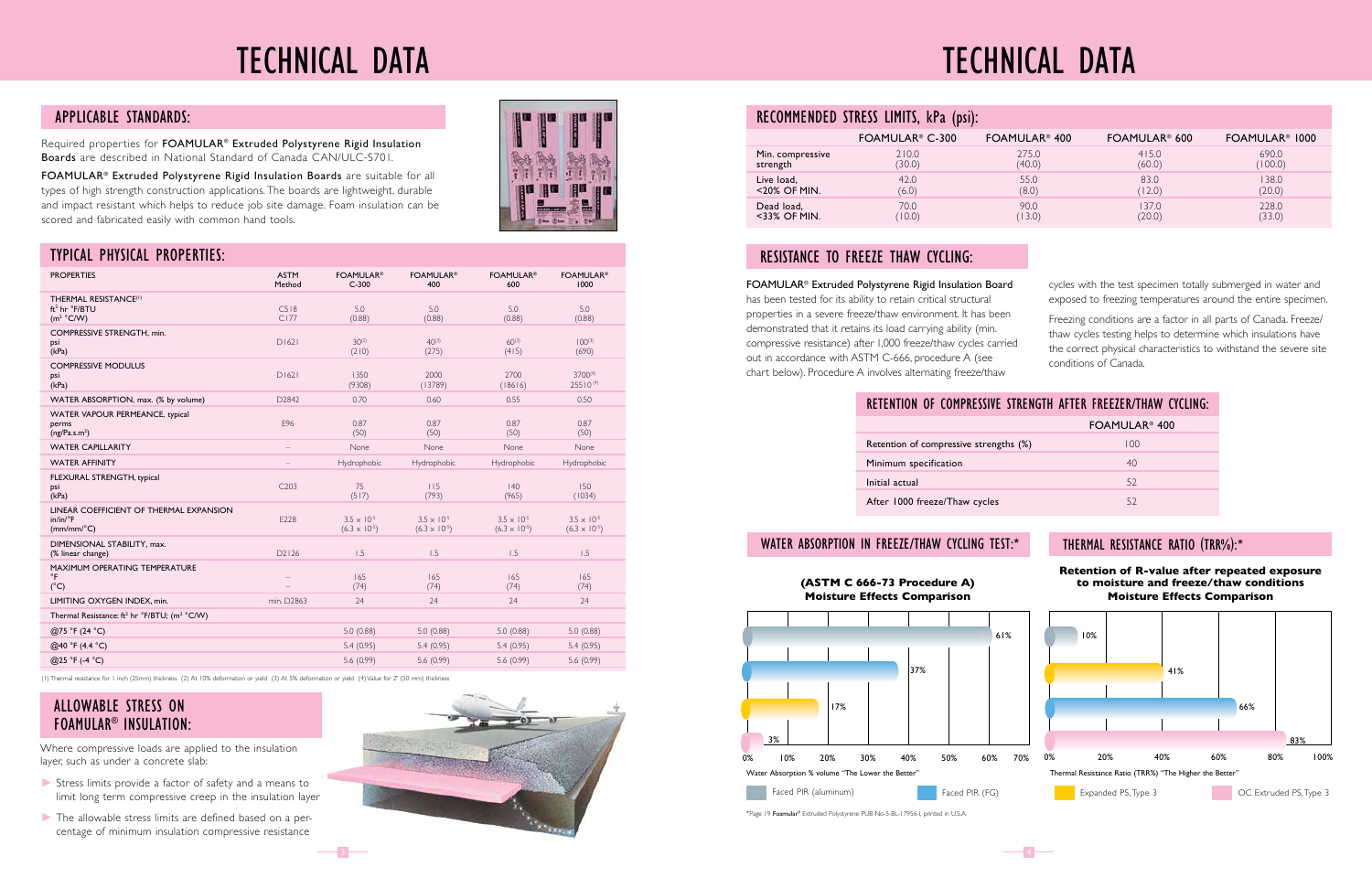



Product is to be installed in accordance with local Building Code and architectural/engineering plans/specifications. Insulation for use in high strength applications (soils & civil engineering) to either prevent heat from leaving the ground or in the case of permafrost applications to prevent heat from entering the ground.

#### INSTALLATION:

If long-term exposure to the elements is expected extruded polystyrene should be protected from excessive UV exposure to prevent discolouration.

#### STORAGE:

Units shipped in protective stretch-wrap bundles.

#### PACKAGING:

Each board is identified by product name and type. The physical properties, thermal properties, and applicable standards are also marked on each board. Owens Corning™ product is recognized by its registered trademarked PINK colour.

#### PRODUCT IDENTIFICATION:

FOAMULAR® Extruded Polystyrene Rigid Insulation are packaged in bundles of 2' wide  $\times$  2' high  $\times$  8' in length. Four bundles are arranged into units (pallets) of 4' wide x 4' high x 8' in length for ease of shipping and handling.

#### DELIVERY:

Use the following charts and formulas to determine the stress present on the concrete slab and insulation layers. To determine the stress that FOAMULAR® insulation will experience, you will need to know the deflection of the concrete slab (see Concrete Slab Design Formulas on page 7) as well as the foundation modulus.

Foundation modulus is a measure of how much a substrate deflects under a given load, expressed as inches deflection per inch of thickness or "pci". The foundation modulus for various thicknesses of FOAMULAR® insulation can be found in the table below:

#### DETERMINING STRESS

Note: Only Imperial values are used in design calculations in this section. Treat following design calculations as preliminary estimations, it is recommended that final concrete slab design be specified by a professional architect or engineer.

### DESIGN OF CONCRETE SLABS ON GRADE FOR COLD STORAGE APPLICATIONS

Insulated concrete slabs are common in cold storage facilities. These slabs and the layers below must be capable of supporting the live and dead loads imposed by vehicles, stationary and/or moving equipment, loaded storage racks and pedestrian traffic. **FOAMULAR®** insulation provides support beneath insulated concrete floor slabs. The slab and supporting layers must be designed with consideration given to the rigidity of each layer. Proper design avoids excessive deflection which can result in cracking.

#### DESIGN OF CONCRETE SLABS ON GRADE SUPPORTED BY FOAMULAR® INSULATION

A concrete slab must be capable of distributing loads over an area of sufficient size so that pressure on underlying layers do not exceed allowable limits. When FOAMULAR® insulation is used below the slab, allowable stress limits are defined based upon a percentage of FOAMULAR® insulation's minimum compressive strength. (Please refer to the Recommended Stress Limits table on Page 4).

Notes: For multiple layer insulation systems, assuming layers are identical, the foundation modulus for the system (KT) equals the foundation modulus for one (1) of the layers (K1) divided by the total number of layers (L). KT=K1/L. For insulation systems which utilize a variety of thicknesses, the system foundation modulus (KT) is determined by adding the reciprocal of the foundation modulus for the individual layers (I/K1). The total is the reciprocal value for the foundation modulus of the entire insulation system.



#### ALLOWABLE STRESS ON FOAMULAR® INSULATION LAYERS

### FOAMULAR® EXTRUDED POLYSTYRENE RIGID INSULATION FOUNDATION MODULUS "K" (pci)

|            |      | <b>Thickness</b> |     |      |           |     |
|------------|------|------------------|-----|------|-----------|-----|
| Insulation | т    | 1.5"             | ייר | 2.5" | יי ג<br>u | 4"  |
| 400        | 100  | 000              | 900 | 780  | 680       | 650 |
| 600        | 1520 | 400              | 275 | 150  | 1040      | 790 |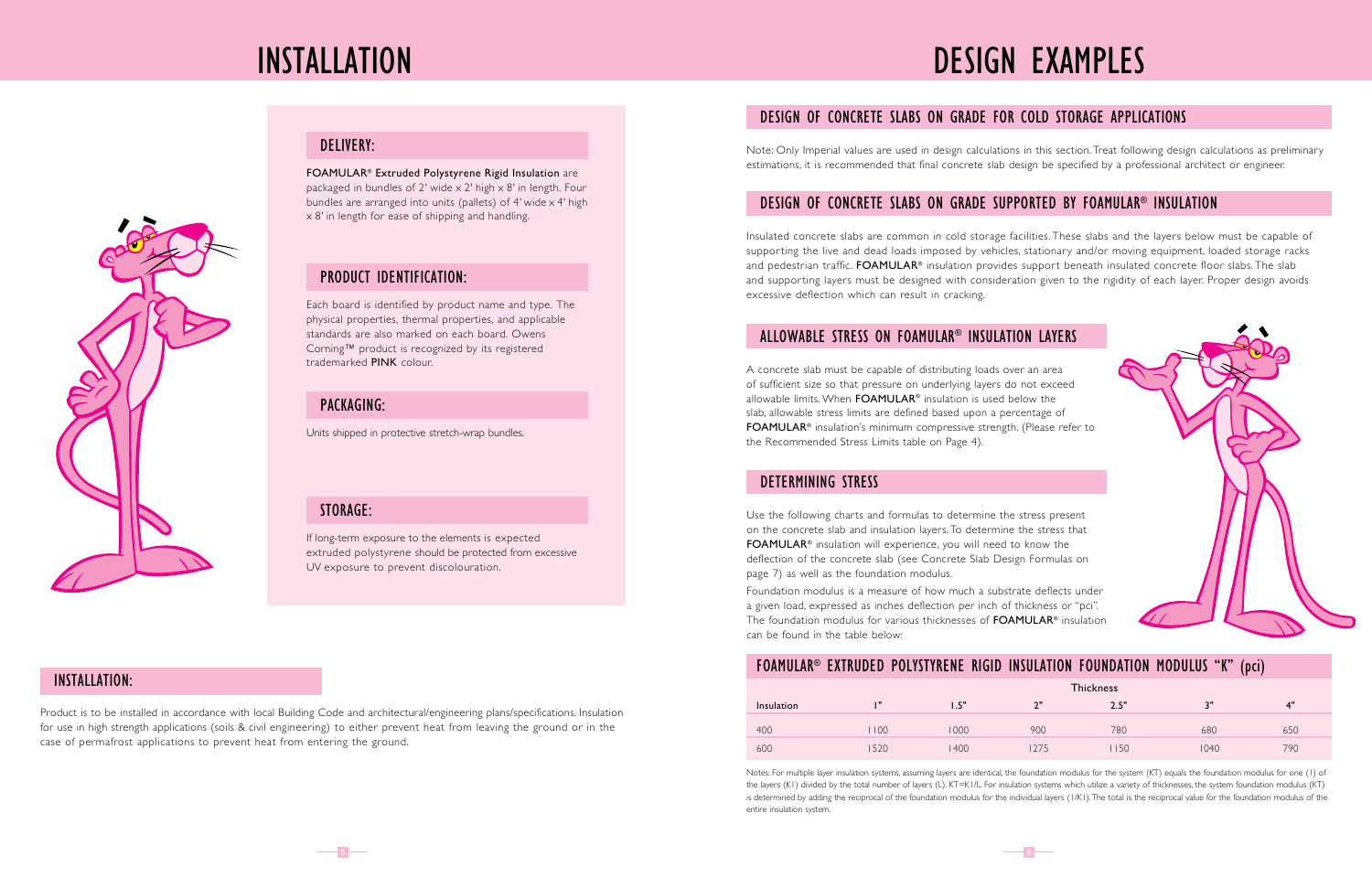### DESIGN EXAMPLES DESIGN EXAMPLES

Steel reinforced concrete slabs will distribute imposed loads differently than unreinforced slabs; therefore, the calculation techniques used to estimate stresses are different than those shown in this section. However, the concept of balancing stress levels between concrete and the insulation is the same.

Many types of concrete slab exist for different purposes and design techniques for each vary greatly. This section discusses one aspect, the FOAMULAR® layers and their effects on slab thickness in the design of a simple, type "a", plain concrete slab. It is not the intent of this section to provide a comprehensive design guidance. Rather it is to demonstrate the importance of the relationship between a concrete slab and its supporting underlayers, and to identify **FOAMULAR<sup>®</sup>** insulation's physical properties which will be important to the slab designer regardless of the type of slab involved. In all cases, Owens Corning recommends that final concrete slab design be specified by a professional architect or engineer. The professional architect or engineer will assess the need for steel reinforcement due to structural shrinkage or temperature requirements, the need for expansion or contraction joints and other important concerns relating to slab durability.

The examples in this section relate to interior slab loadings only, which are loadings placed on the surface of the slab in a position removed from free slab edges. Edge loading design becomes more complicated because it requires consideration of bending stresses in the top of the slab as well as the effects of slab edge curling. The interaction between the slab and the insulation below is similar regardless of load location, although rarely does interior loading govern design.

*Example 1* – The conditions listed result in a stress of 3.75 psi on the insulation layer. The stress is acceptable when related to the live or dead load recommendations for the chosen insulation. The actual stress in the concrete slab & also below that which is allowed, are indicated.

*Example 2* – Changing the insulation layer from Example 1 results in reduced stress on the insulation layer. However, the increased insulation layers are prone to more defection and are less capable of supporting the load. Therefore, deflection in the concrete slab increases, which results in a concrete stress that is too high.

The stress that FOAMULAR<sup>®</sup> insulation will experience under a concrete slab can be estimated by multiplying the insulation's foundation modulus (K) by the deflection of the concrete slab (D).

 $F(Stress) = K \times D$ 

*Example 3* – Increasing the thickness of the concrete slab in Example 2 reduces the concrete stress under the point load to an acceptable level. Other variable changes that reduce concrete slab tensile stress to acceptable levels include reducing load, increasing area of load contact, using a stronger concrete, adding steel reinforcement or increasing the insulation foundation modulus.

*Example 4* – Changing to an insulation with a substantially greater foundation modulus and compressive strength results in a reduction in concrete tensile stress. Note that the foundation modulus in the example increased by 75% over that used in

#### DISCUSSION OF DESIGN EXAMPLES

### DESIGN EXAMPLES TABLE

| <b>DESIGN EXAMPLES TABLE</b>                |                     |                     |                     |                     |                     |                     |
|---------------------------------------------|---------------------|---------------------|---------------------|---------------------|---------------------|---------------------|
|                                             |                     |                     |                     | Design Examples     |                     |                     |
| Variable Input                              |                     | $\mathbf{2}$        | 3                   | 4                   | 5                   | 6                   |
| Point load (lb)                             | 7200                | 7200                | 7200                | 7200                | 7200                | 21700               |
| Radius of Contact area (in)                 | 5                   | 5                   | 5                   | 5                   | 5.75                | 5                   |
| Concrete Properties                         |                     |                     |                     |                     |                     |                     |
| Compressive Strength (min psi)              | 4000                | 4000                | 4000                | 4000                | 4000                | 4000                |
| Tensile stress, allowable (psi)             | 291                 | 291                 | 291                 | 291                 | 291                 | 291                 |
| Modulus of elasticity (psi)                 | $3.6 \times 10^{6}$ | $3.6 \times 10^{6}$ | $3.6 \times 10^{6}$ | $3.6 \times 10^{6}$ | $3.6 \times 10^{6}$ | $3.6 \times 10^{6}$ |
| Slab thickness (in)                         | 5                   | 5                   | 5.5                 | 5                   | 5                   | 5                   |
| <b>Insulation Properties</b>                |                     |                     |                     |                     |                     |                     |
| "K" Foundation Modulus (pci)                | 680                 | 340                 | 340                 | 520                 | 340                 | 340                 |
| Number of layers                            |                     | $\overline{2}$      | $\overline{2}$      | $\overline{2}$      | $\overline{2}$      | $\overline{2}$      |
| Thickness per layer (in)                    | 3                   | 3                   | 3                   | 3                   | 3                   | 3                   |
| FOAMULAR <sup>®</sup> - product             | 400                 | 400                 | 400                 | 600                 | 400                 | 400                 |
| <b>Calculations</b>                         |                     |                     |                     |                     |                     |                     |
| Concrete slab deflection (in)               | 0.0055              | 0.0078              | 0.0068              | 0.0063              | 0.0078              | 0.0235              |
| Concrete tensile stress, actual (psi)       | 279                 | 306                 | 263                 | 289                 | 282                 | 922                 |
| Insulation compressive stress, actual (psi) | 3.75                | 2.65                | 2.30                | 3.28                | 2.65                | 8.00                |

Example 2 to cause only a 7% reduction in concrete slab tensile stress. Variation of insulation foundation modulus within a small range has little impact on the final concrete slab design.

*Example 5* – Excessive stress levels in the concrete slab can also be corrected by increasing the area of load contact. Note the decrease in concrete slab tensile stress from Example 2, which results from distributing the load over a larger area.

*Example 6* – All of the previous examples focus on reducing the tensile stress in the concrete slab to an acceptable level. This example shows the effect of increasing the load to a level which places maximum allowable compressive strength on the insulation. Note the excessive tensile stress which results on the concrete slab.

#### CONCRETE SLAB DESIGN FORMULAS

Stress Under Point Load in Field of Slab Nomenclature Nomenclature

$$
fb = 0.316 \frac{P}{h^2} [\log h^3 - 4 \log (\sqrt{1.6a^2 + h^2} - 0.675h) - \log k + 6.48]
$$

Deflection of the concrete slab can be determined by using the Concrete Slab Design Formulas (see above).

#### ESTIMATING STRESS IN FOAMULAR® INSULATION LAYER

Deflection

D = 
$$
\frac{P}{8\sqrt{K - \frac{Eh^3}{12(1 - \mu^2)}}
$$

- Radius of load contact area (in)
- Deflection (in) Modulus of Elasticity, concrete (psi)  $E \approx 57,000 \text{ V}$  Fc
- 
- For Tensile stress, bottom of slab (psi)<br>
For Concrete compressive strength min (psi)<br>
ft Tensile stress, top of slab (psi)
- 
- Concrete tensile strength, allowed (psi) Ft  $\approx 4.6 \sqrt{\text{Fc}}$
- Slab thickness (in)<br>Insulation foundation modulus (pci)
- Insulation foundation modulus (pci)<br>Radius of relative stiffness (in)<br> $L = \frac{4}{\sqrt{\frac{Eh^3}{c^{1.5}}}}$
- Load (lb) Poisson's Ratio. .20 for concrete
- 

The following design examples illustrate the interrelated performance of the floor slab and its underlying insulation layers. They show that changes in one component must be examined to their impact on other components. These examples also show that the tensile strength of concrete slab is more often a limiting factor than is the compressive strength of the insulation. The following explanations refer to the Design Examples Table on page 8.

#### ANALYSIS OF UNREINFORCED CONCRETE SLAB AND FOAMULAR INSULATION FOUNDATION INTERACTION UNDER A STATIC POINT LOAD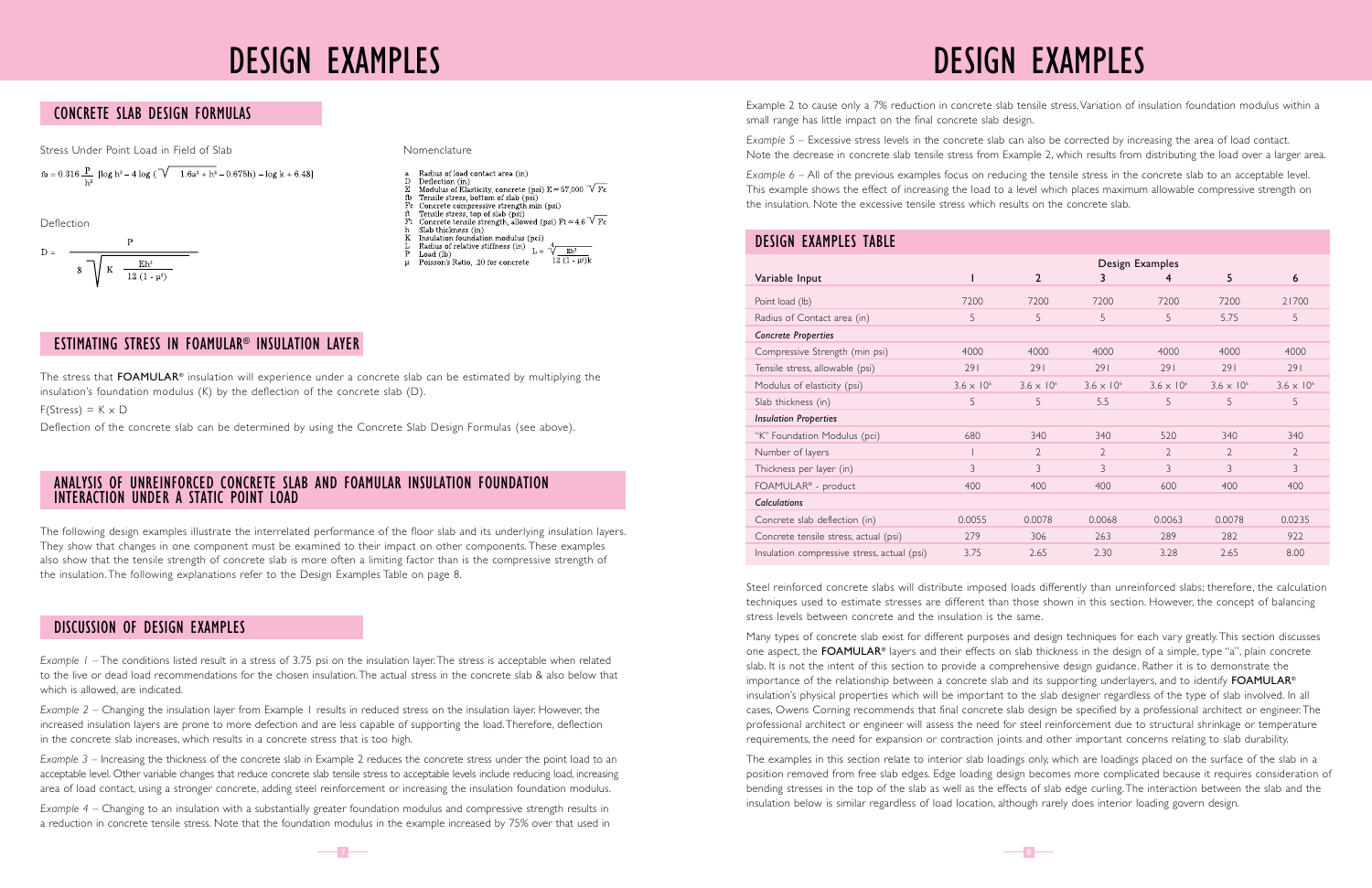## TYPICAL APPLICATIONS

### PERIMETER OF FOUNDATION WALLS:

## TYPICAL APPLICATIONS

\*Compressive strength requirements should be verified by a Structural Engineer

To reduce the heat flow through the floor slab and prevent frost penetration. Insulation that is installed on the inside of the foundation wall will increase the temperature of the floor slab. Insulation may be installed on the outside of the foundation as well but must be protected above the ground level.

To reduce heat flow and protect the waterproofing membranes. Insulation is typically installed above the waterproofing membrane. FOAMULAR<sup>®</sup> may also

Insulating to prevent normal and tangential frost heave is easily accomplished with **FOAMULAR<sup>®</sup> C-300**. The thickness and location of insulation in a shallow foundation is depend-ent on whether the building is heated or unheated, the type of soil and building location.



### PRODUCT:

FOAMULAR® C-300, 30 psi (210 kPa) Type 4

#### WATER PROOFING APPLICATIONS:\*

be supplied with grooves for additional drainage channels. Higher compressive strength insulation used in areas of frequent pedestrian or vehicular traffic and ideal for plaza deck construction.



#### PRODUCT: FOAMULAR® 400, 40 psi (275 kPa) Type 4 FOAMULAR® 600, 60 psi (415 kPa) Type 4

#### ROAD APPLICATIONS:\*

To reduce heat loss and possible heaving of slab. Define the performance requirements for the wearing surface (slab); frequency, design, climatic, and construction loads. For slabon-grade applications review the subgrade material modulus.

Insulation may be placed vertically or horizontally out from the

foundation. Insulation dramatically reduces heat loss and retains geothermal heat in ground.

The moisture resistant and hydrophobic nature of FOAMULAR® insulation provide excellent thermal performance even when placed directly in moist soil or covered in wet concrete.





FOAMULAR® C-300 Vapour Barrier (6 mil) Grave

#### UNDER CONCRETE SLAB APPLICATIONS:\*

#### PRODUCT:

 FOAMULAR® C-300, 30 psi (210 kPa) Type 4 FOAMULAR® 400, 40 psi (275 kPa) Type 4 FOAMULAR® 600, 60 psi (415 kPa) Type 4 FOAMULAR® 1000, 100 psi (690 kPa) Type 4

To prevent frost action on highways, airport runways and railroad beds. Use granular base over insulation installed directly over an existing traffic surface or new compacted sub-grade soil.

In regions where soil normally thaws in spring and summer the layer of insulation works to conserve the natural heat in the subgrade thereby slowing the penetration of frost during the winter. With proper design frost heave and thaw weakening (spring break-up) can be eliminated. In permafrost regions the insulation is used to maintain the subgrade in a frozen state during the summer period.

> PRODUCT: FOAMULAR® 400, 40 psi (275 kPa) Type 4 FOAMULAR® 600, 60 psi (415 kPa) Type 4

> > **<sup>2</sup>** \*Compressive strength requirements should be verified by a Structural Engineer



 $\overline{\phantom{0}}$ 10 $\overline{\phantom{0}}$ 

To reduce frost penetration in subsoil and potential for heaving of slab. Insulation dramatically reduces energy costs and refrigeration requirements. Reduces ice making and de-icing time.

The thickness of insulation is based on ice temperature and whether facility is run as a seasonal or continuous operation.**<sup>2</sup>**

Significant energy cost can be avoided through the use of insulation below the ice slab in continuous operations.



2 Design guidelines are available through organizations such as the Ontario **Recreation Facilities Association Inc.** 

#### RECREATION CENTRE/ICE RINKS:\*

### UTILITY APPLICATIONS:\*

### PRODUCT: FOAMULAR® C-300, 30 psi (210 kPa) Type 4 FOAMULAR® 400, 40 psi (275 kPa) Type 4 FOAMULAR® 600, 60 psi (415 kPa) Type 4

#### PRODUCT:

 FOAMULAR® C-300, 30 psi (210 kPa) Type 4 FOAMULAR® 400, 40 psi (275 kPa) Type 4 FOAMULAR® 600, 60 psi (415 kPa) Type 4

To offer thermal protection, reduce compressive loads on underlying soils. Protect systems such as sewer and water.

See Owens Corning's Utility Line Design Information.

- Utility lines
- Walkways
- Fountain foundations
- Light weight fill
- Bridge approaches
- Retaining walls
- Landscaping applications.

Typical Ice Rink Floor Design







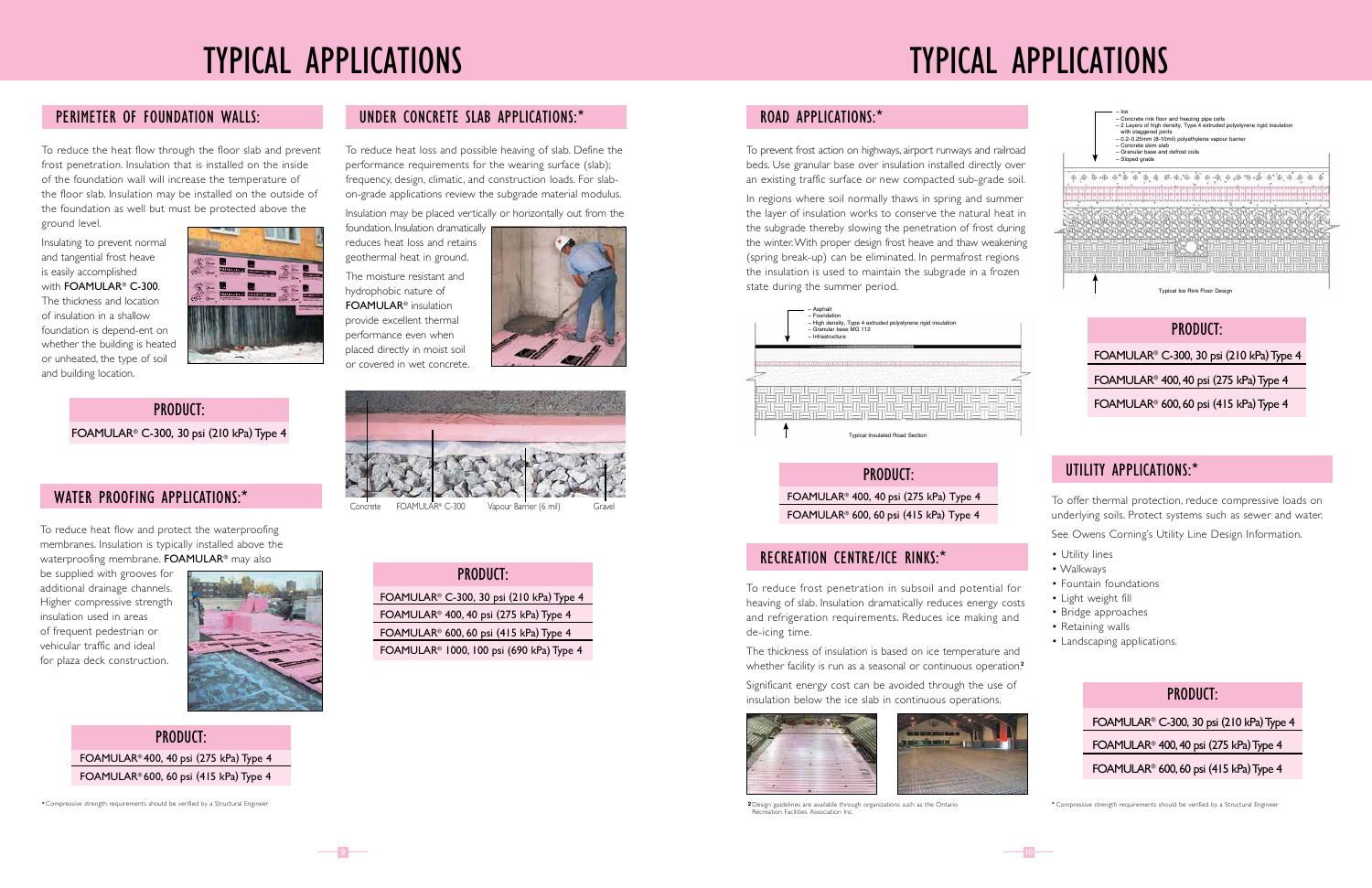Determine the insulation thickness required to prevent freezing temperatures from occurring underneath the layer of insulation for the application.

- Air Freezing Index
- **Average Frost Penetration**
- V Soil Type/Profiles

Reference climatic data for the selected region:

The compressive strength requirements of insulation should always be verified by a Structural Engineer.

- **Loading frequencies**
- $\blacktriangleright$  Strength of sub-base material
- $\blacktriangleright$  Expected loads
- $\blacktriangleright$  Wearing surface material

1 degree-day F=1 degree.day C x 1.8 *Freezing Index Map of Canada available from Enviroment Canada.*

| Location                     | °F Days | °C Days | Location                    | °F Days | °C Days |
|------------------------------|---------|---------|-----------------------------|---------|---------|
| <b>NWT</b>                   |         |         | Quebec                      |         |         |
| Fort McPherson               | 7,747   | 4,304   | Chicoutimi                  | 2,536   | 1,409   |
| Yellowknife (A)              | 6,506   | 3,614   | Montreal (A)                | 1,583   | 879     |
| <b>British Columbia</b>      |         |         | Quebec (A)                  | 2,059   | 1,144   |
| Abbotsford (A)               | 45      | 25      | Sept-Iles (A)               | 2,746   | 1,526   |
| Cranbrook (A)                | 1,314   | 730     | <b>Three Rivers</b>         | 2,139   | 1,188   |
| Kamloops (A)                 | 603     | 335     | <b>New Brunswick</b>        |         |         |
| Vancouver (A)                | 31      | 17      | Bathurst                    | 1,915   | 1,064   |
| Victoria (A)                 | 28      | 16      | Charlo                      | 2,246   | 1,248   |
| <b>Alberta</b>               |         |         | Fredericton (A)             | 1,561   | 867     |
| <b>Banff</b>                 | 1,963   | 1,091   | Moncton (A)                 | 1,397   | 776     |
| Calgary (A)                  | 1,791   | 995     | Saint John (A)              | 1,137   | 632     |
| Edmonton (A)                 | 2,593   | 1,441   | <b>Nova Scotia</b>          |         |         |
| Fort McMurray (A)            | 4,024   | 2,236   | Halifax (A)                 | 856     | 476     |
| Lethbridge (A)               | 1,326   | 737     | Sydney (A)                  | 811     | 451     |
| <b>Manitoba</b>              |         |         | Truro                       | 1,025   | 569     |
| Brandon (A)                  | 3,388   | 1,882   | <b>Prince Edward Island</b> |         |         |
| Portage La Prairie (A)       | 2,855   | 1,586   | Charlottetown (A)           | 1,201   | 667     |
| Winnipeg (A)                 | 3,251   | 1,806   | <b>Newfoundland</b>         |         |         |
| <b>Saskatchewan</b>          |         |         | Cornerbrook (A)             | 4,584   | 2,547   |
| Moose Jaw (A)                | 2,555   | 1,419   | St. John's (A)              | 648     | 360     |
| Prince Alberta (A)           | 3,739   | 2,077   | Goose Bay (A)               | 3,646   | 2,025   |
| Saskatoon (A)                | 3,284   | 1,824   | <b>Nanavut</b>              |         |         |
|                              |         |         | Resolute Bay                | 11,166  | 6,203   |
| Ontario<br><b>Belleville</b> | 1,143   | 635     | Iqaluit (A)                 | 7,555   | 4,197   |
| Sudbury (A)                  | 2,435   | 1,353   | Yukon                       |         |         |
| Thunder Bay (A)              | 2,696   | 1,498   | Whitehorse                  | 3,596   | 1,998   |
| Ottawa (A)                   | 1,829   | 1,016   |                             |         |         |
| Toronto (A)                  | 897     | 498     |                             |         |         |

## FREEZING INDICES FOR CANADA®

Air temperature records can be used to gauge the severity of ground freezing by using the degree-day concept. (If the daily mean air temperature is -1°C this will be one degree-day.) The "Freezing Index" is simply the accumulated total of degree-days of freezing for a given winter.



 $-11-$ 

#### PREPARATORY WORK:

 $\frac{1}{2}$